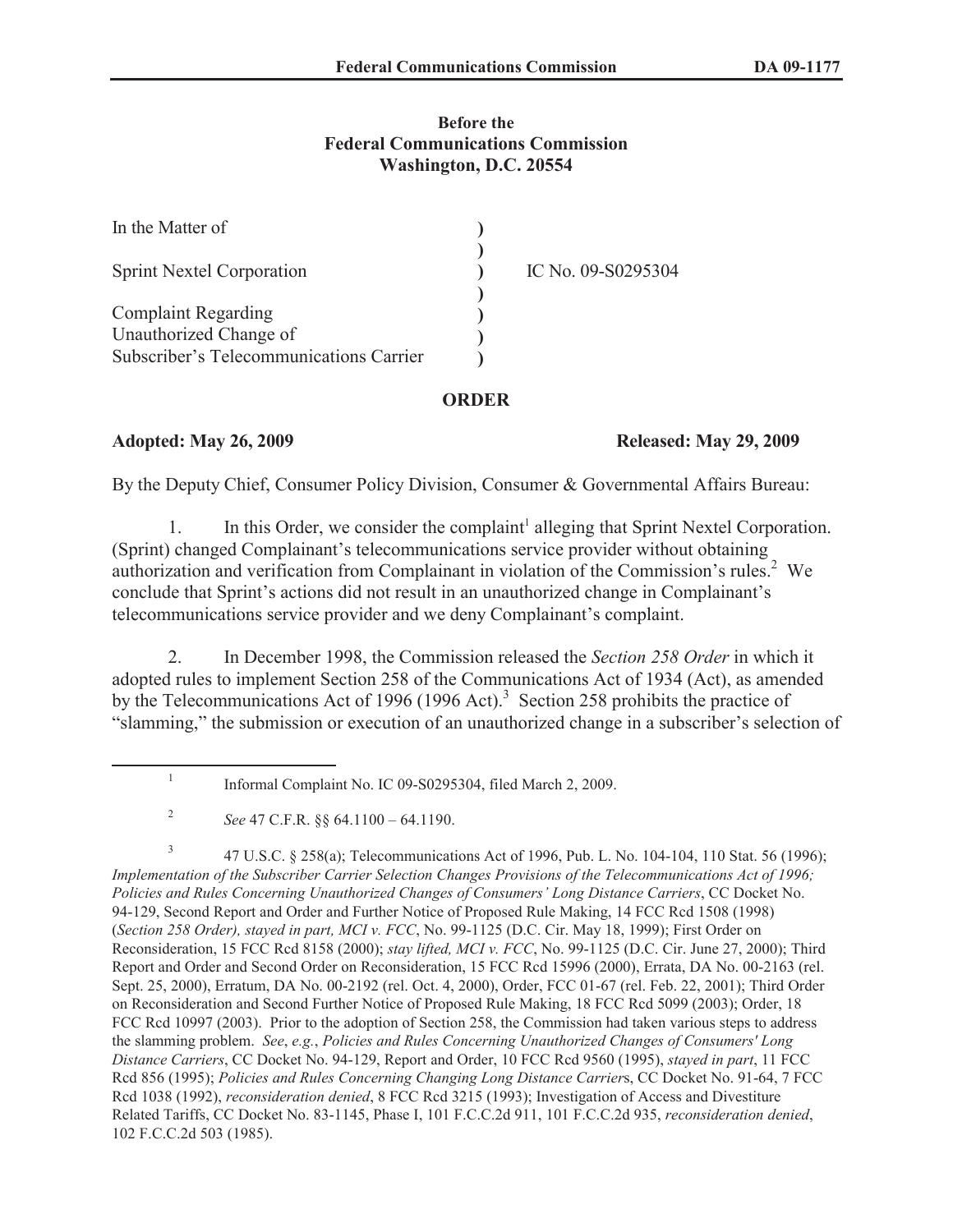a provider of telephone exchange service or telephone toll service.<sup>4</sup> In the *Section 258 Order*, the Commission adopted aggressive new rules designed to take the profit out of slamming, broadened the scope of the slamming rules to encompass all carriers, and modified its existing requirements for the authorization and verification of preferred carrier changes. The rules require, among other things, that a carrier receive individual subscriber consent before a carrier change may occur.<sup>5</sup> Pursuant to Section 258, carriers are absolutely barred from changing a customer's preferred local or long distance carrier without first complying with one of the Commission's verification procedures.<sup>6</sup> Specifically, a carrier must: (1) obtain the subscriber's written or electronically signed authorization in a format that meets the requirements of Section 64.1130; (2) obtain confirmation from the subscriber via a toll-free number provided exclusively for the purpose of confirming orders electronically; or (3) utilize an independent third party to verify the subscriber's order.<sup>7</sup>

3. The Commission also has adopted liability rules. These rules require the carrier to absolve the subscriber where the subscriber has not paid his or her bill. In that context, if the subscriber has not already paid charges to the unauthorized carrier, the subscriber is absolved of liability for charges imposed by the unauthorized carrier for service provided during the first 30 days after the unauthorized change.<sup>8</sup> Where the subscriber has paid charges to the unauthorized carrier, the Commission's rules require that the unauthorized carrier pay 150% of those charges to the authorized carrier, and the authorized carrier shall refund or credit to the subscriber 50% of all charges paid by the subscriber to the unauthorized carrier.<sup>9</sup> Carriers should note that our actions in this order do not preclude the Commission from taking additional action, if warranted, pursuant to Section 503 of the Act.<sup>10</sup>

4. We received Complainant's complaint on March 2, 2009, alleging that Complainant's telecommunications service provider had been changed to Sprint without Complainant's authorization. Pursuant to Sections 1.719 and 64.1150 of our rules,<sup>11</sup> we notified

4 47 U.S.C. § 258(a).

5 *See* 47 C.F.R. § 64.1120.

7 *See* 47 C.F.R. § 64.1120(c). Section 64.1130 details the requirements for letter of agency form and content for written or electronically signed authorizations. 47 C.F.R. § 64.1130.

8 *See* 47 C.F.R. §§ 64.1140, 64.1160. Any charges imposed by the unauthorized carrier on the subscriber for service provided after this 30-day period shall be paid by the subscriber to the authorized carrier at the rates the subscriber was paying to the authorized carrier at the time of the unauthorized change. *Id.*

9 *See* 47 C.F.R. §§ 64.1140, 64.1170.

<sup>10</sup> *See* 47 U.S.C. § 503.

<sup>11</sup> 47 C.F.R. § 1.719 (Commission procedure for informal complaints filed pursuant to Section 258 of the Act); 47 C.F.R. § 64.1150 (procedures for resolution of unauthorized changes in preferred carrier).

<sup>6</sup> 47 U.S.C. § 258(a).